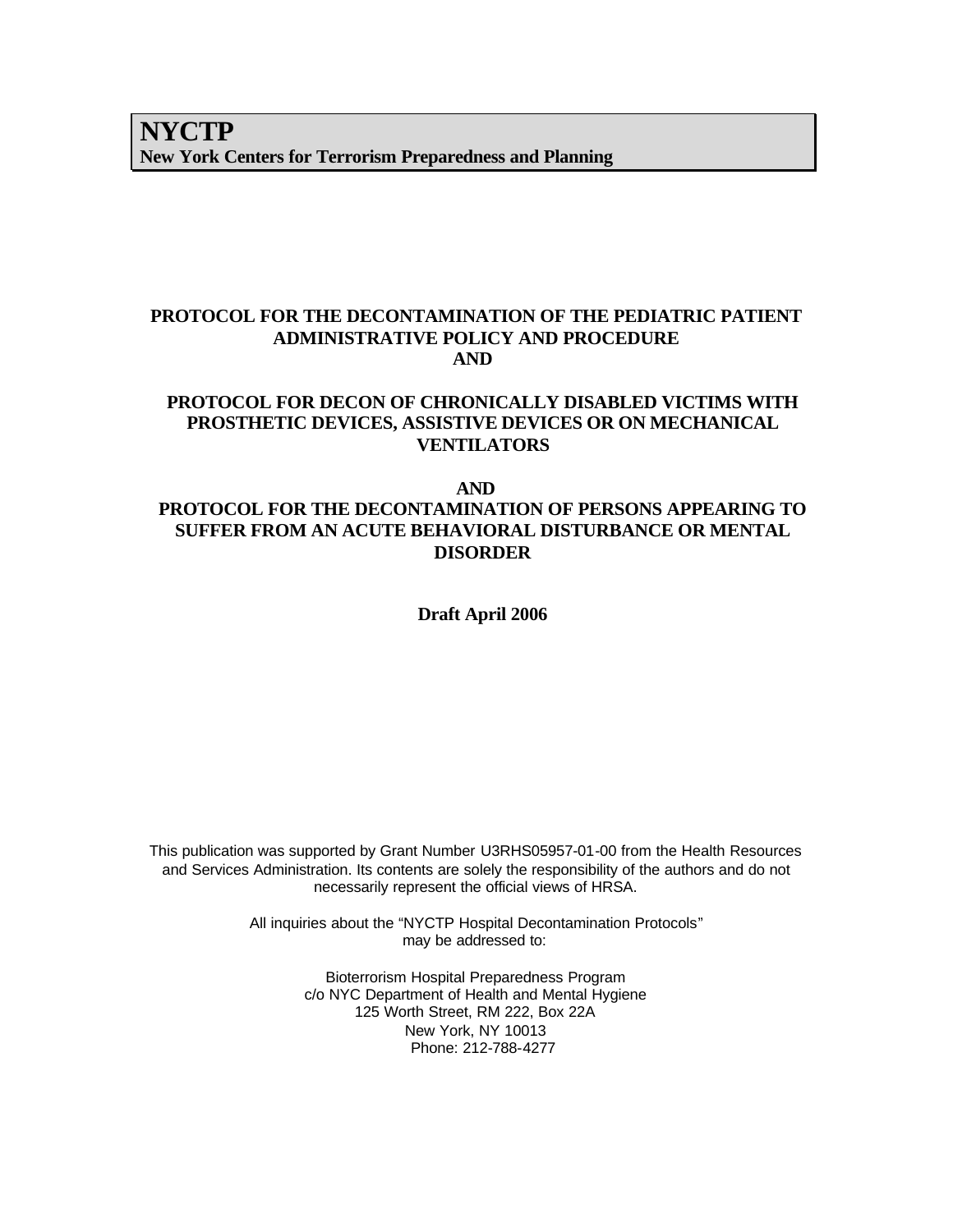# Hospital Decontamination Protocols

## Table of Contents

| <b>Document</b>                                                                                                                                  | Page                  |
|--------------------------------------------------------------------------------------------------------------------------------------------------|-----------------------|
| Background of the NYCTP                                                                                                                          |                       |
| Introduction to Protocols and Assumptions                                                                                                        | $\mathcal{D}_{\cdot}$ |
| Decontamination of the Pediatric Patient<br>Administrative Policy and Procedure                                                                  | 3                     |
| Draft Protocol for Decontamination of Chronically Disabled Victims with Prosthetic<br>Devices, Assistive Devices, or Home Mechanical Ventilators | 6                     |
| Draft Protocol for the Decontamination of Persons Appearing to Suffer from an<br>Acute Behavioral or Mental Disorder                             | 8                     |
| References                                                                                                                                       | 10                    |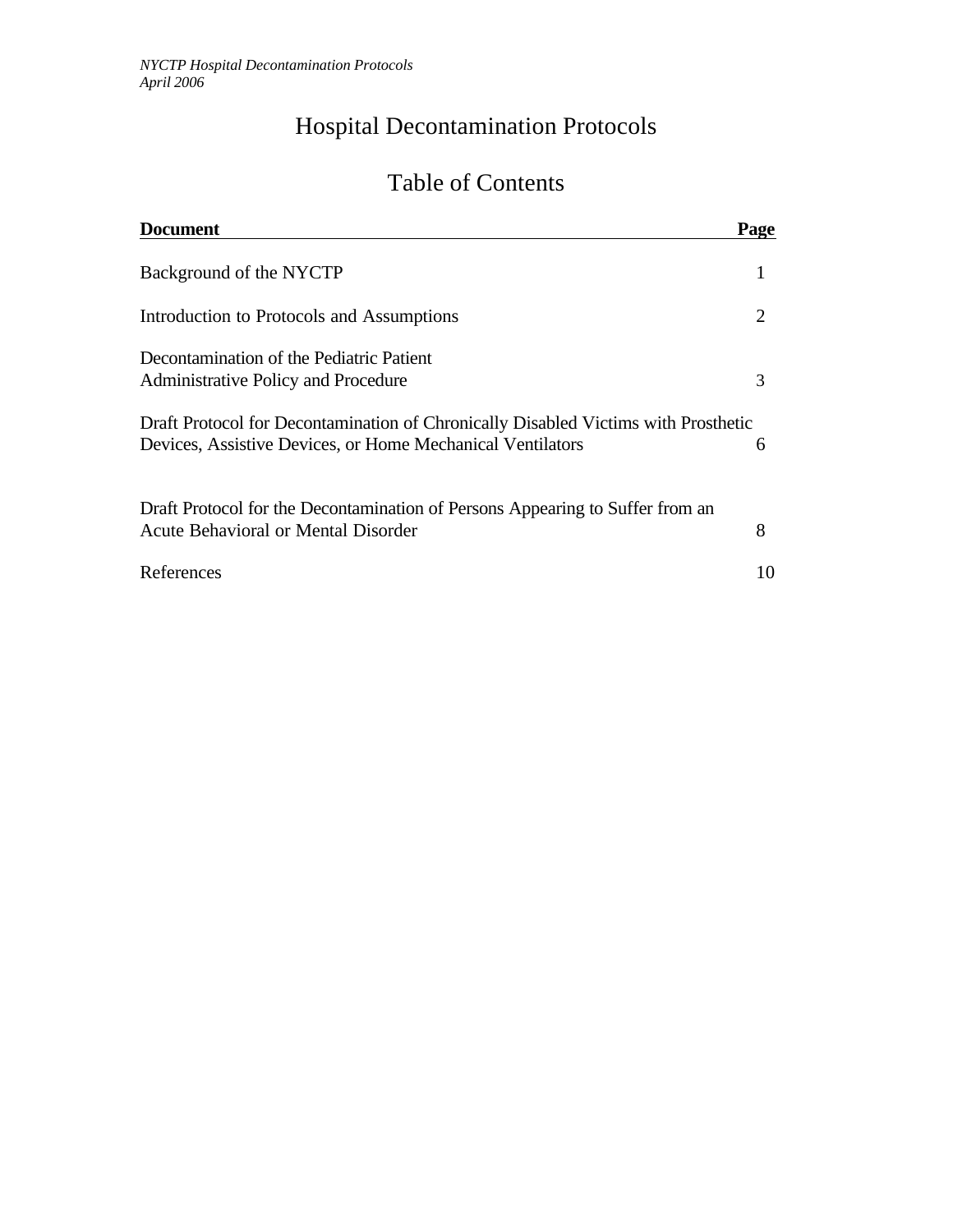## NEW YORK CENTER FOR TERRORISM PLANNING AND PREPAREDNESS (NYCTP)

#### **Background:**

The New York Center for Terrorism Planning and Preparedness (NYCTP) is a consortium of nine hospitals organized under the Federal Health Resources & Services Administration ("HRSA") Hospital Preparedness Grant for the purpose of improving New York City Hospitals' capacity to respond to bio-terrorist attacks as well as other public health emergencies. NYCTP is composed of three core facilities: Bellevue Hospital Center (a city hospital system), New York University Medical Center (an academic voluntary hospital system), and the Manhattan Veterans Administration (VA) Hospital (a federal hospital network). The six partner institutions (both acute care and chronic longterm care facilities) include: Coler/Goldwater Specialty Hospital and Nursing Facility, the Hospital for Joint Diseases Orthopedic Institute, Woodhull Medical and Mental Health Center, Gouverneur Healthcare Services, and the Brooklyn VA and Queens (St. Alban's) VA Hospitals.

The purpose of the NYCTP, in responding to duties specified under the grant, is to both assess current emergency preparedness and surge capacity activities in the participating hospitals and also develop and further implement strategies and protocols for managing resources, patient influx and staff activity during a mass casualty event. Each hospital acknowledged its strengths in each area of disaster preparedness and worked to increase the capabilities of all hospitals involved by integrating response plans and formulating memorandums of understanding (MOUs) for the sharing of staff and supplies between facilities during a disaster.

In addition to the general requirements of the grant, our CBPP has also maintained a unique focus on the inclusion of what we have termed "vulnerable populations", such as children, in these disaster plans.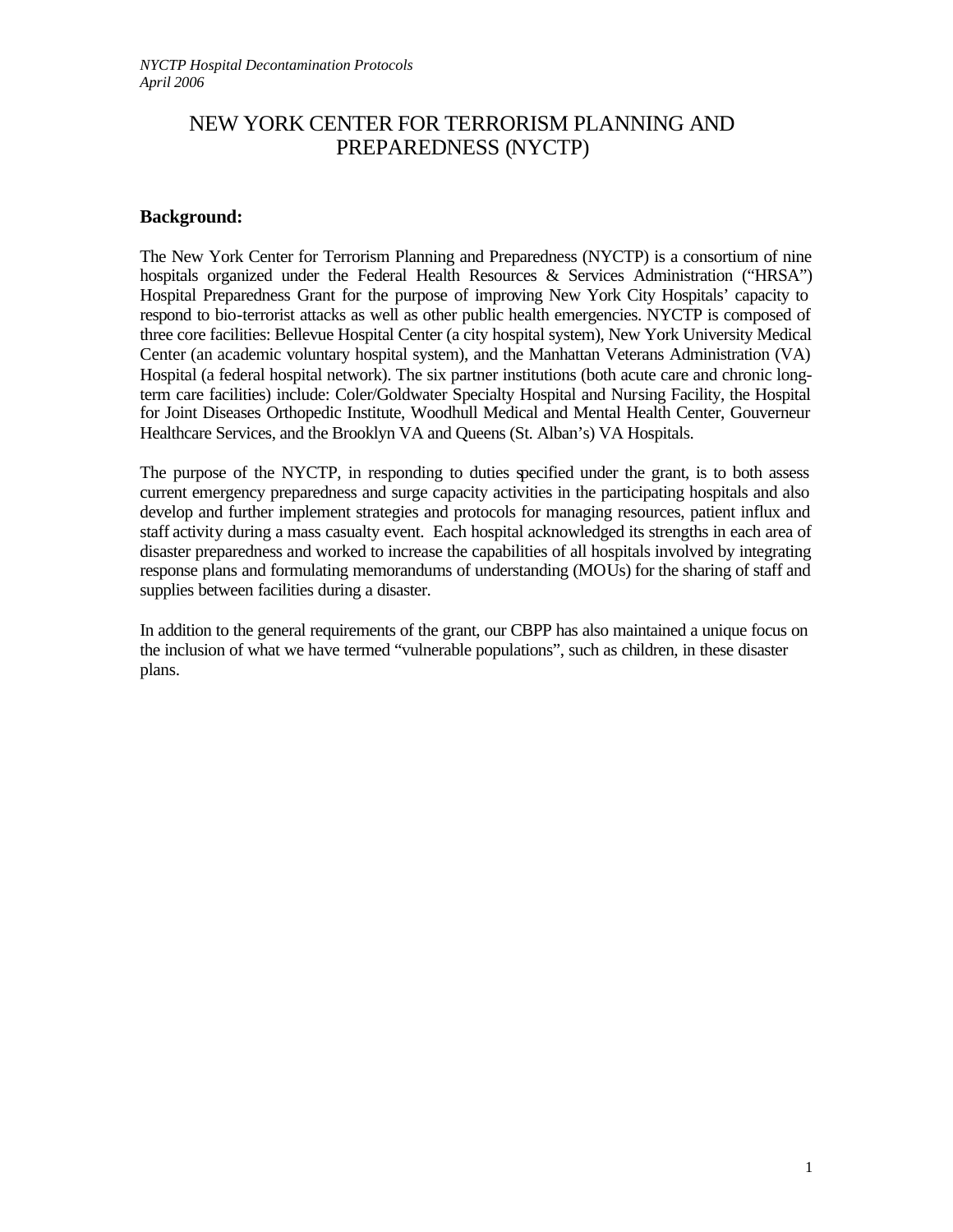## **HOSPITAL DECONTAMINTION PROTOCOLS**

#### **Introduction:**

These three protocols developed by the Special Needs Populations Workgroup for the NYCTP are templates for each individual hospital facility's Decontamination Plan.

Another separate issue arose in writing these protocols: the subject of how to deal with victims' valuables (wallet, jewelry, credit cards). Even an ordinary victim who is non-disabled, non-pediatric, or non-mentally handicapped may become agitated, stressed and unable to cope (or become generally uncooperative) during the decontamination procedure if this issue is not properly and specifically addressed in your general Decon Plan.

And, generally speaking, patients and their caregivers should be kept together unless a critical medical priority necessitates separation (including family members and home health aides).

#### ASSUMPTIONS:

- 1. The hospital-based decontamination facility is not at the "ground zero" of the attack (therefore patients arriving have either been exposed to a very low concentration of the agent and/or have effectively "diluted" their exposure to the agent by leaving the scene of the attack).
- 2. Certain items and valuables are of such clear importance to the victims that by removing them from their possession would cause undue stress, agitation, and undermine their coping mechanisms with the disaster and cooperation with the decontamination procedure.
- 3. If victims were allowed to put valuables into a Ziplock bag and carry them through the decontamination showers, it is certain that they would unzip the Ziplock bag once they reach their assigned definitive care area.

Items that can be decontaminated include:

- Simple jewelry and non-leather waterproof watches
- House keys (excluding leather straps)
- Plastic ID cards (such as Driver's License, Credit Cards)

Items that cannot be decontaminated include:

- Complex jewelry
- Wallets
- Paper ID
- Paper cash and checkbooks
- Purses and handbags
- Leather briefcases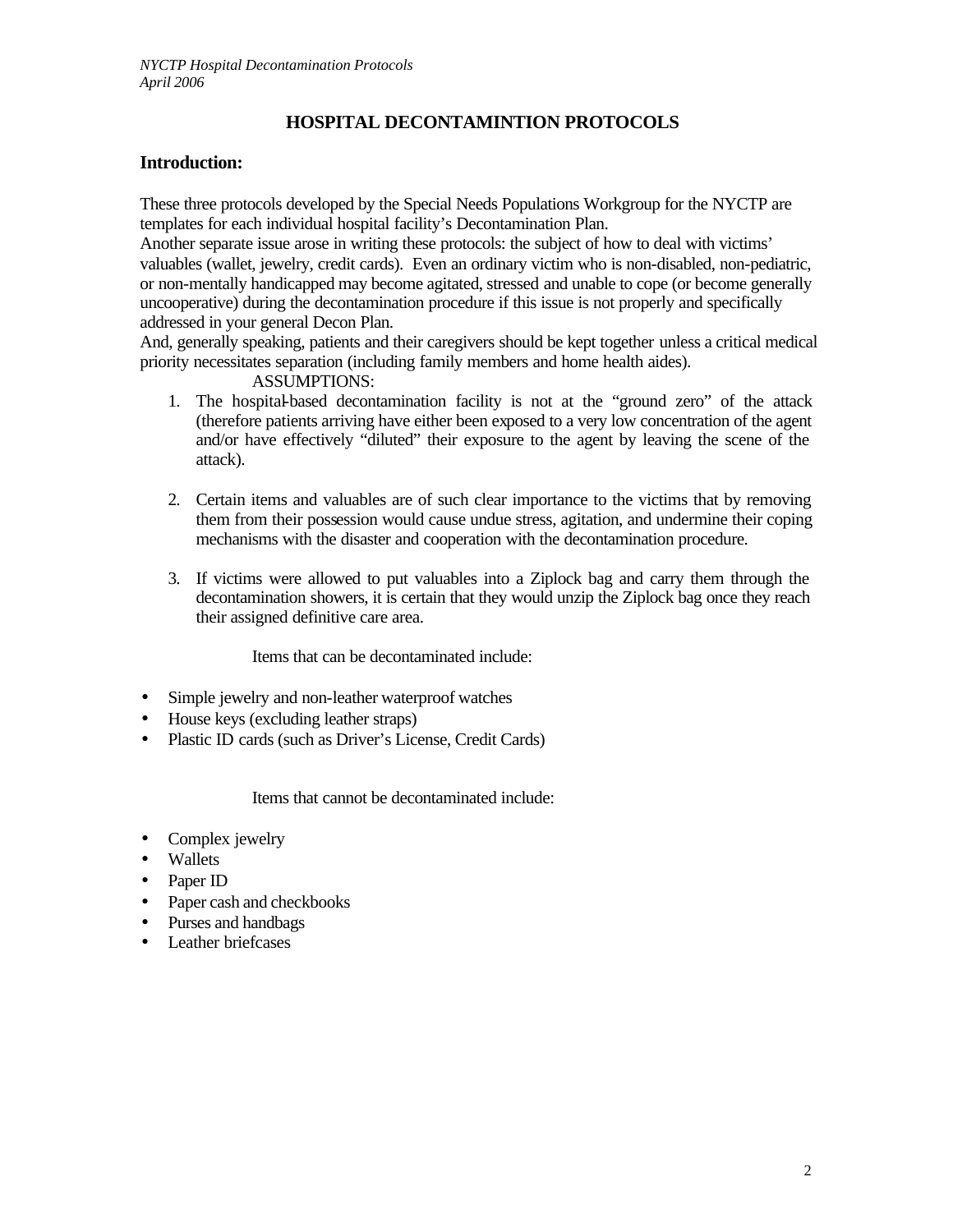#### **DECONTAMINATION OF THE PEDIATRIC PATIENT ADMINISTRATIVE POLICY AND PROCEDURE**

#### **Purpose:**

This policy and procedure is intended to ensure that all children presenting to the hospitals (during an MCI or terrorist attack requiring decontamination) are properly decontaminated in a timely manner. Children require special considerations that may not be addressed in the general Decon Plan.

#### **Policy:**

It is the policy of our Decontamination Plan to:

- 1. Decontaminate all patients presenting to the facility who have been **potentially** exposed to any toxic or harmful substances **before** they enter the facility.
- 2. Ensure the safe working environment within the hospital grounds and physical plant for all hospital personnel.

#### **Background:**

Infants and children have unique needs that require special considerations during the process of hospital-based decontamination.

- 1. Separation of families should be avoided especially under conditions of large number of patients in a chaotic situation but medical issues take priority (go through the shower together).
- 2. Older children may resist or be difficult to handle out of fear, peer pressure, and modesty issues.
- 3. If the water temperature is below 98 deg F, the risk of inducing hypothermia increases proportionately with the smaller, younger child.
- 4. The smaller the child, the bigger the problem.
- 5. Airway management through the shower is a priority.
- 6. Cannot be assumed that the parents or caregivers will be able to decontaminate both themselves and their children at the same time ("hot zone" personnel should recognize the need to assist them).

#### **Procedure:**

- A. Children 8 to 18 years of age:
	- 1. Ambulatory children should disrobe when instructed to do so by "hot zone" personnel. All clothes and items that cannot be decontaminated are placed in a red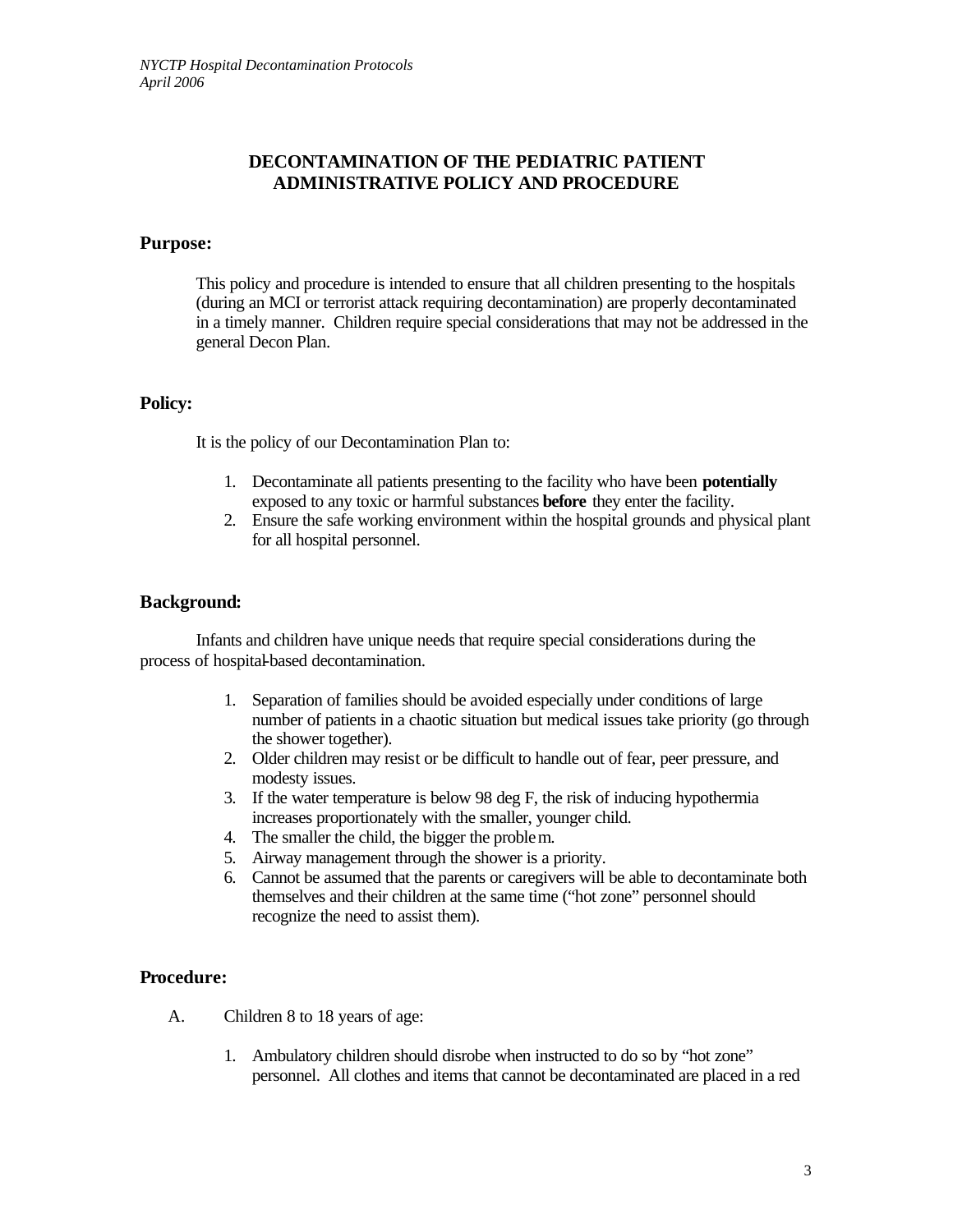bag and labeled. Each child should then walk through the decontamination shower, essentially decontaminating him/herself.

- 2. Non-ambulatory children will be placed on a stretcher by "hot zone" personnel and disrobed (using trauma shears if necessary). All clothes and items that cannot be decontaminated are placed in a red bag and labeled. Each child is then escorted through the decontamination shower to ensure the entire patient is properly decontaminated.
- 3. Once through the shower, the child will be given a towel and sheet/hospital gown to dry and will be immediately given a unique identification number on a wristband. The child will then be triaged to an appropriate area for medical evaluation.
- 4. Children and their families (parents or caregivers) should not be separated unless critical medical issues take priority.
- B. Children 2 to 8 years of age:
	- 1. Ambulatory children should be assisted in disrobing by either the child's caregiver or "hot zone" personnel. All clothes and items that cannot be decontaminated are placed in a red bag and labeled. Each child should then be accompanied through the shower by either the child's caregiver or "hot zone" personnel to ensure the entire patient is properly decontaminated. It is recommended that the child not be separated from the adult caregiver.
	- 2. Non-ambulatory children will be placed on a stretcher by "hot zone" personnel, disrobed (all clothes and items that cannot be decontaminated are placed in a red bag and labeled), and escorted through the decontamination shower to ensure the entire patient is properly decontaminated.
	- 3. Once through the shower, the child will be given a towel and sheet/hospital gown to dry and will be immediately given a unique identification number on a wristband. The child will then be triaged to an appropriate area for medical evaluation.
	- 4. Children and their families (parents or caregivers) should not be separated unless critical medical issues take priority.
- C. Children less than 2 years of age (infants and toddlers):
	- 1. Ambulatory children should be placed on a stretcher and disrobed by either the child's caregiver or "hot zone" personnel. All clothes and items that cannot be decontaminated are placed in a red bag and labeled. Each child should then be accompanied through the decontamination shower by either the child's caregiver or "hot zone" personnel to ensure the entire patient is properly decontaminated. It is recommended that the child not be separated from their adult caregiver. It is not recommended that the caregiver carry the child due to the possibility of accidental trauma resulting from a fall. Special attention must be given to the child's airway while in the shower.
	- 2. Non-ambulatory children will be placed on a stretcher by "hot zone" personnel, disrobed (all clothes and items that cannot be decontaminated are placed in a red bag and labeled), and escorted through the decontamination shower by either the child's caregiver or "hot zone" personnel to ensure the entire patient is properly decontaminated. Special attention must be paid to the child's airway while in the shower.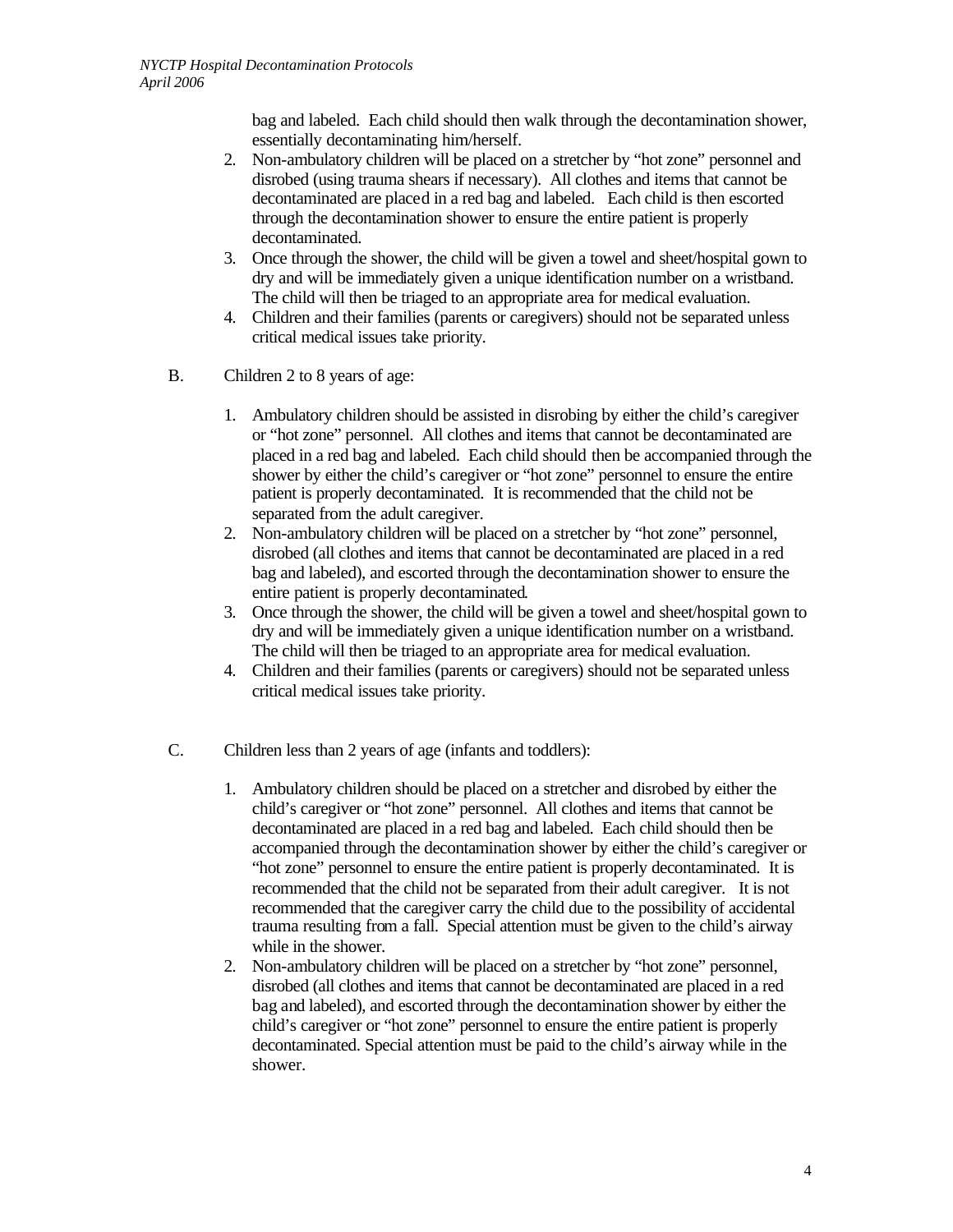- 3. Once through the shower, the child will be given a towel and sheet/hospital gown to dry and will be immediately given a unique identification number on a wristband. The child will then be triaged to an appropriate area for medical evaluation.
- 4. Children and their families (parents or caregivers) should not be separated unless critical medical issues take priority.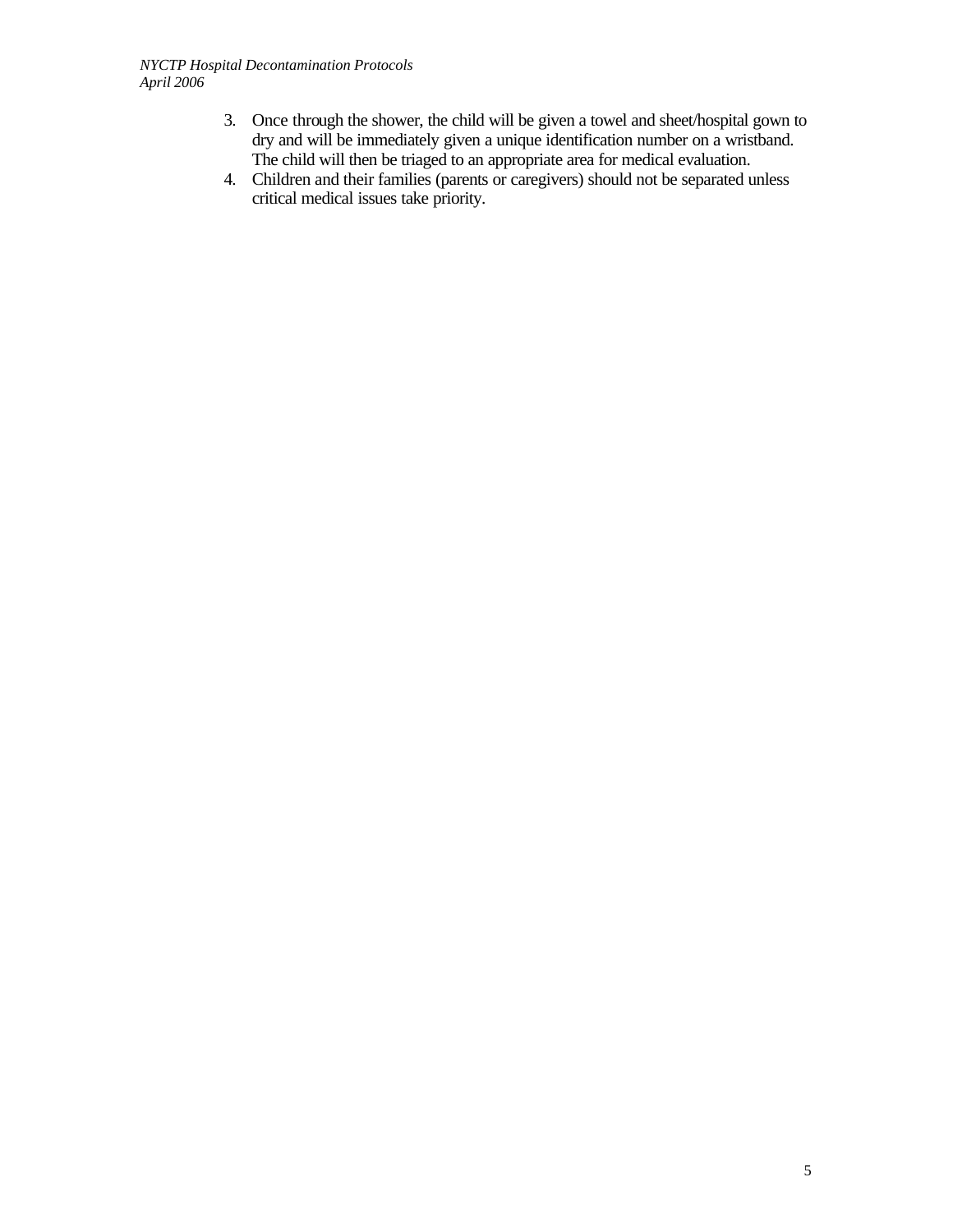#### **DRAFT PROTOCOL FOR DECON OF CHRONICALLY DISABLED VICTIMS WITH PROSTHETIC DEVICES, ASSISTIVE DEVICES OR HOME MECHANICAL VENTILATORS**

#### **Objective:**

How to manage decontamination of patients presenting to the hospitals (during an MCI or terrorist attack requiring decontamination) with chronic disabilities, e.g. those who are already on home mechanical ventilators or have assistive or prosthetic devices (including but not limited to prosthetic limbs, wheelchairs, walkers, canes, crutches, hearing aids, and eyeglasses).

#### **Assumptions:**

- 1. The hospital-based decontamination facility is not at the "ground zero" of the attack (therefore patients arriving have either been exposed to a very low concentration of the agent and/or have effectively "diluted" their exposure to the agent by leaving the scene of the attack).
- 2. Certain items and accessories are of such clear importance to the victims and that by removing them from their possession would cause undue stress, agitation, and enhancement of their underlying disability in coping with the disaster and cooperating with the decontamination procedure.
- 3. Items that **can** be decontaminated include:
	- a. Non-electric wheelchairs
	- b. Prosthetic limbs (w/o leather components)
	- c. Walkers
	- d. Crutches (w/o foam cushions/parts)
	- e. Seeing Eye dogs or Service-animals
	- f. Canes (w/o foam cushions/parts)
	- g. Eyeglasses
	- h. Prosthetic eyes
- 4. Items that **cannot** be decontaminated include:
	- a. Mechanical ventilators
	- b. Electric Wheelchairs
	- c. Hearing Aids
	- d. Contact lenses
	- e. Any leather attachments/components of any other items

#### **PROCEDURE FOR DECONTAMINATION:**

1. **Mechanical ventilators.** Put victim on a stretcher. Detach ventilator and use an Ambu bag for the patient throughout the decontamination procedure. Remove all clothing (with trauma shears, if necessary). Put all of the patient's appropriate items in a red bag and label (also red bag and label the ventilator). When the patient exits the shower, a hospital ventilator should be used.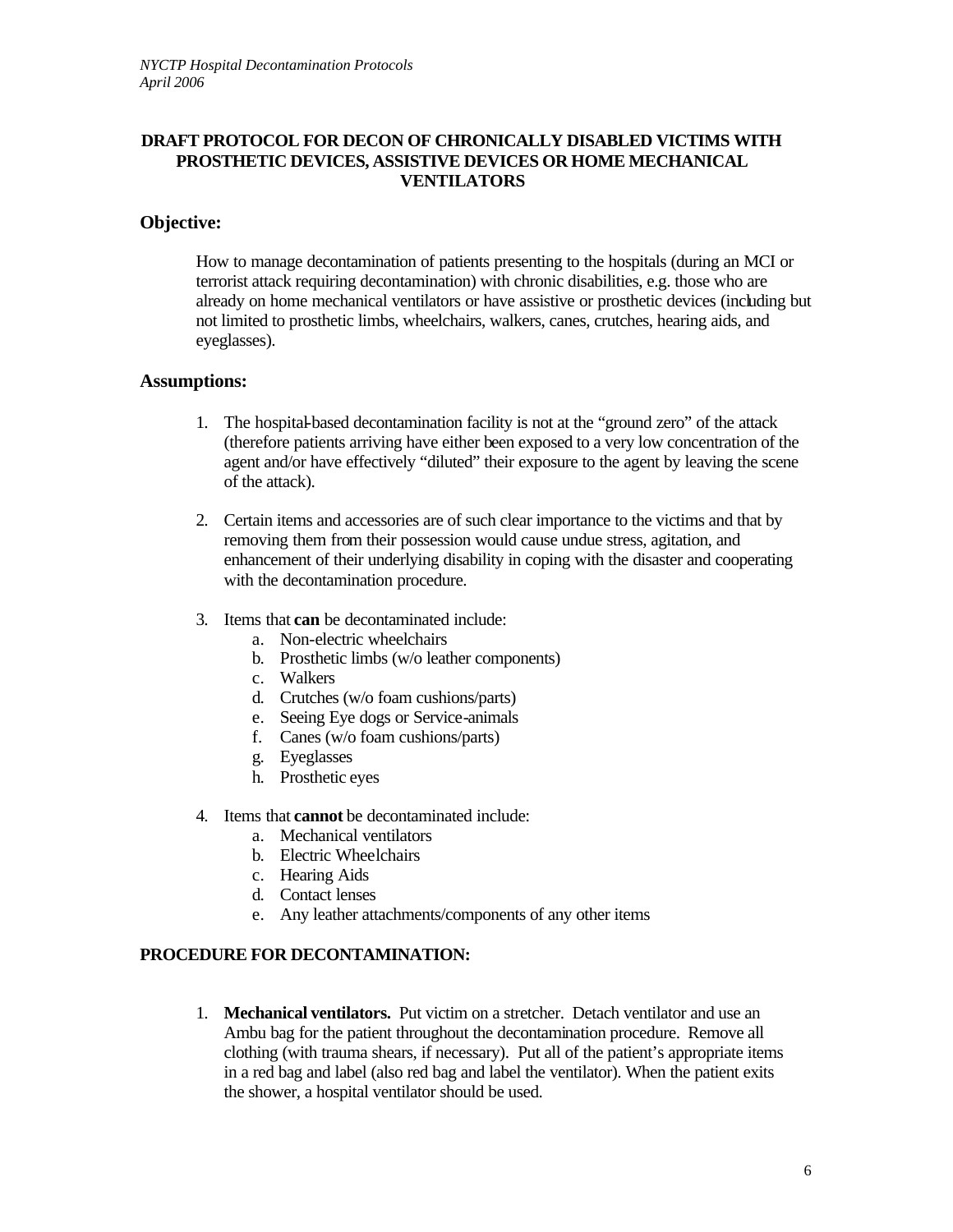- 2. **Electric Wheelchairs.** Put victim on a stretcher. Remove all clothing (with trauma shears, if necessary). Put all of the patient's appropriate items in a red bag and label (also red bag or at least label the electric wheelchair). When the patient exits the shower, a hospital wheelchair should be substituted.
- 3. **Prosthetic limbs**. Put victim on a stretcher (if necessary) and remove the prosthetic limb (if indicated). Remove all clothing (with trauma shears, if necessary). Put all of the patient's appropriate items in a red bag and label. Both the patient and the prosthetic limb should go through the shower (using soap and water as indicated). When the patient exits the shower, the prosthetic limb (if it was necessary to remove it) should be reattached (or remain with the patient in a wheelchair until it can be reattached later).
- 4. **All items that can be decontaminated (see list #3 above).** The patient may need assistance, but must undress completely and have all clothes and all items that cannot be decontaminated removed, put in a red bag and labeled. The patient may then carry the items that can be decontaminated (or be carried on a stretcher with these items). While going through the shower, using a scrub brush, soap and water (as indicated), the patient and the items are thoroughly cleansed and decontaminated.
- 5. **All other assistive or prosthetic items that cannot be decontaminated (see list #4 above).** The patient may need assistance, but must undress completely and have all clothes and all of these items that cannot be decontaminated removed, put in a red bag or at least labeled. Such patients may also have additional items that can be decontaminated (see next).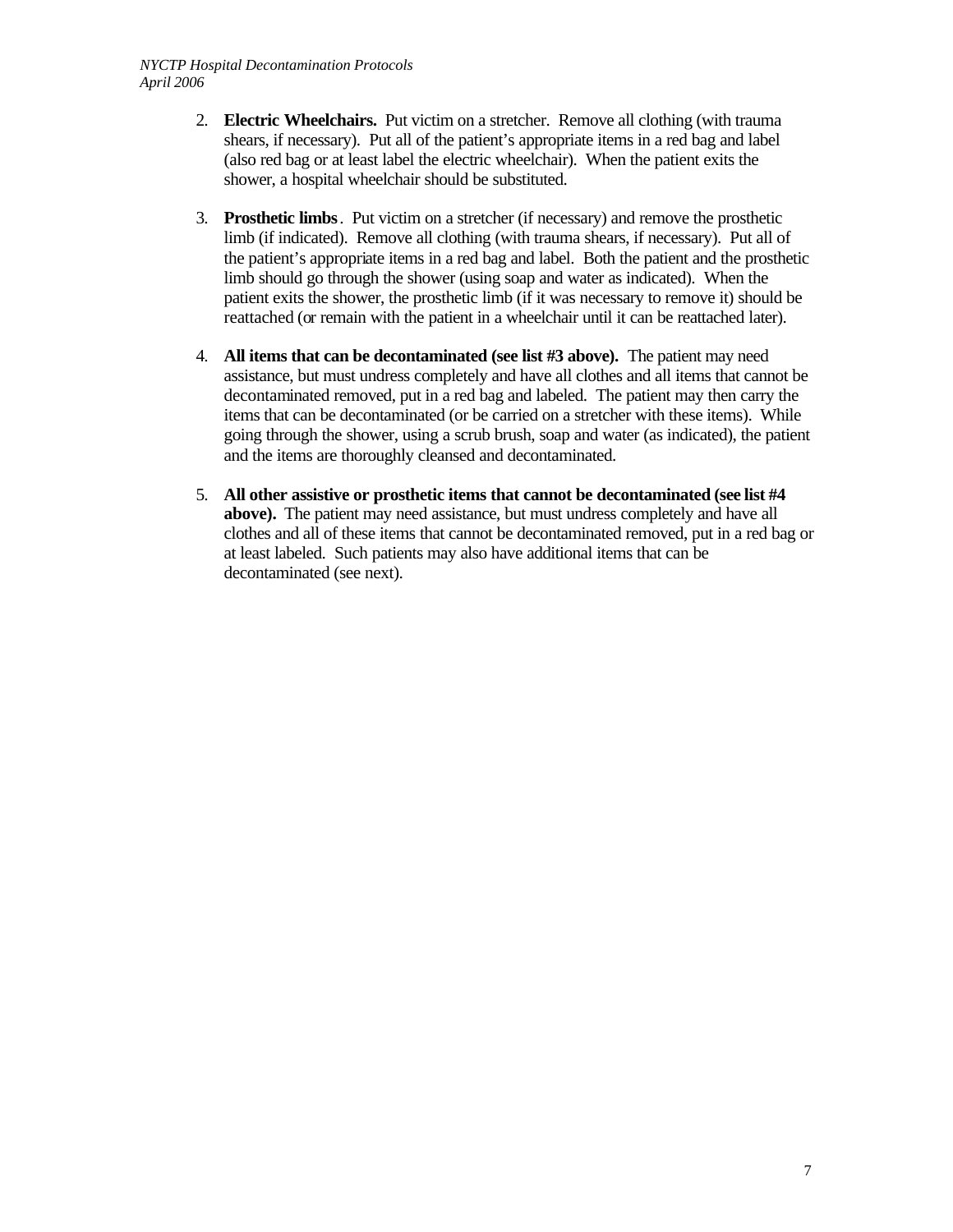#### **DRAFT PROTOCOL FOR THE DECONTAMINATION OF PERSONS APPEARING TO SUFFER FROM AN ACUTE BEHAVIORAL DISTURBANCE OR MENTAL DISORDER**

#### **SCOPE:**

This protocol is intended to cover those persons who present to the hospital who may have been exposed to a harmful or toxic substance, for which decontamination would be medically recommended, and are subsequently unable or unwilling to undergo standard decontamination procedures, when such inability or refusal appears to be the result of an acute behavioral disturbance or mental disorder.

#### **PURPOSE:**

- 1. Decontamination equipment (including PAPR's) poses substantial barriers to communication.
- 2. Very little time may be available to make triage decisions in the potentially contaminated zone.
- 3. Lack of decontamination would preclude more in-depth evaluations of capacity to refuse such medically recommended treatment, and may put hospital staff and civilians at risk.
- 4. Due to the above, a protocol for the rapid assessment of capacity to refuse decontamination is required to avoid placing this vulnerable population at undue risk.
- 5. Certain agents may themselves induce acute behavioral disturbances.

#### **PROCEDURES:**

- 1. Identification persons unable or unwilling to undergo medically recommended decontamination exhibiting behavior such as the following:
	- Agitation
	- Intoxication
	- Bizarre or irrational behavior
	- Self-injurious behavior
	- Responding to internal stimuli
	- Cognitively limited
	- Unexplainable ambivalence
- 2. Decontamination the least restrictive method likely to work in the limited time-frame allowed should be chosen, likely form the following:
	- Physically directing the person into the decontamination device
	- Placing the person on a stretcher
	- Securing the person to a stretcher via available and decontamination-safe restraints (wrist and ankle 4-point Zip-Cuff restraint if available)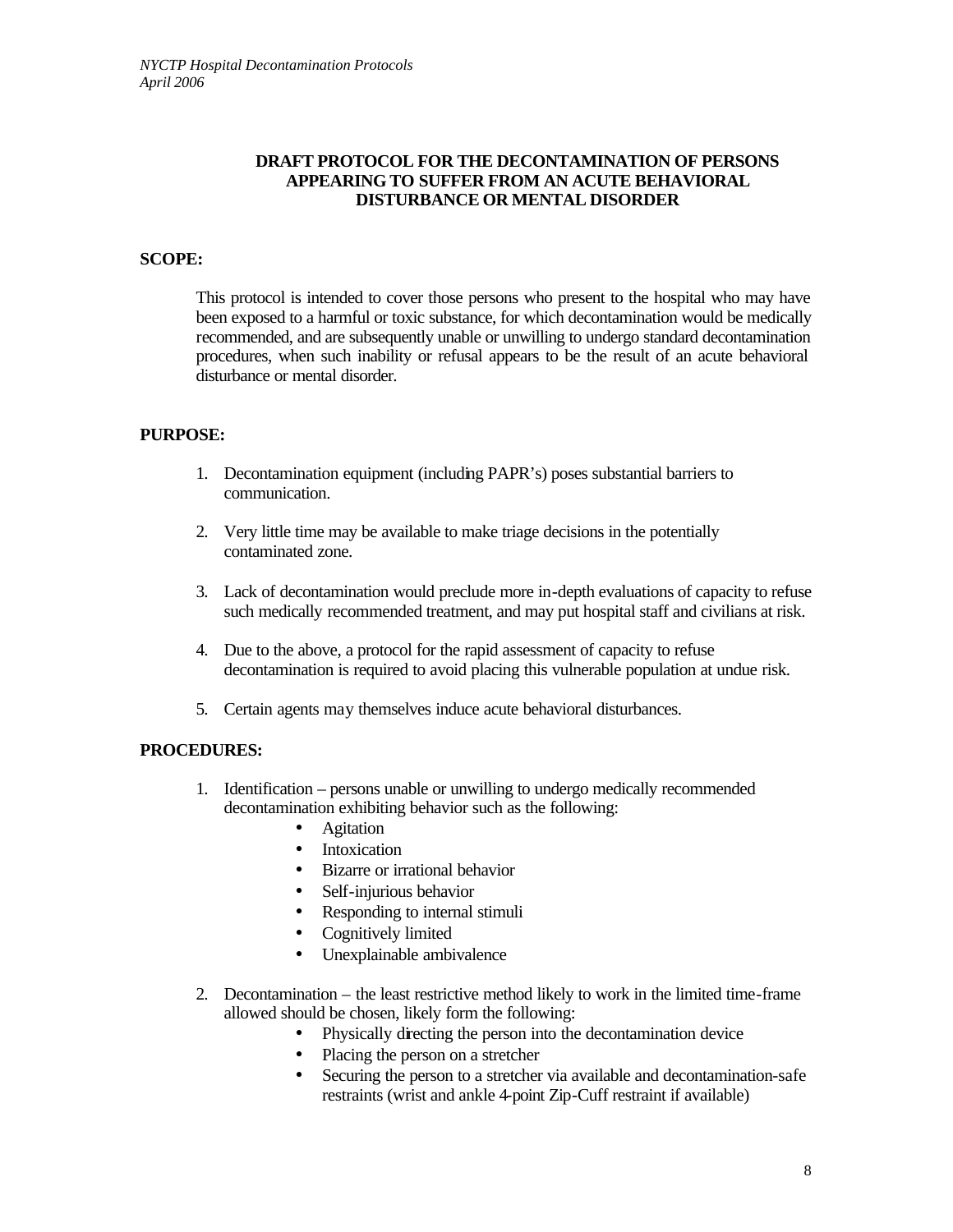- 3. After decontamination, the person undergoes standard medical triage, which may result in their being sent to the Psychiatric Emergency Service.
- 4. If the person required restraint, such restraints will be left in place until the person is seen by triage staff of the treating service (the medical triage staff if determined to need medical care, and the psychiatric emergency triage staff if determined to need psychiatric care).
- 5. Once in the presence of the triage staff of the treating service, a further determination will be made if the person requires continued restraint, and if so, should be transferred to a restraining device customarily used by the Hospital. If is determined that continued restraint is not required, the person should be immediately released.